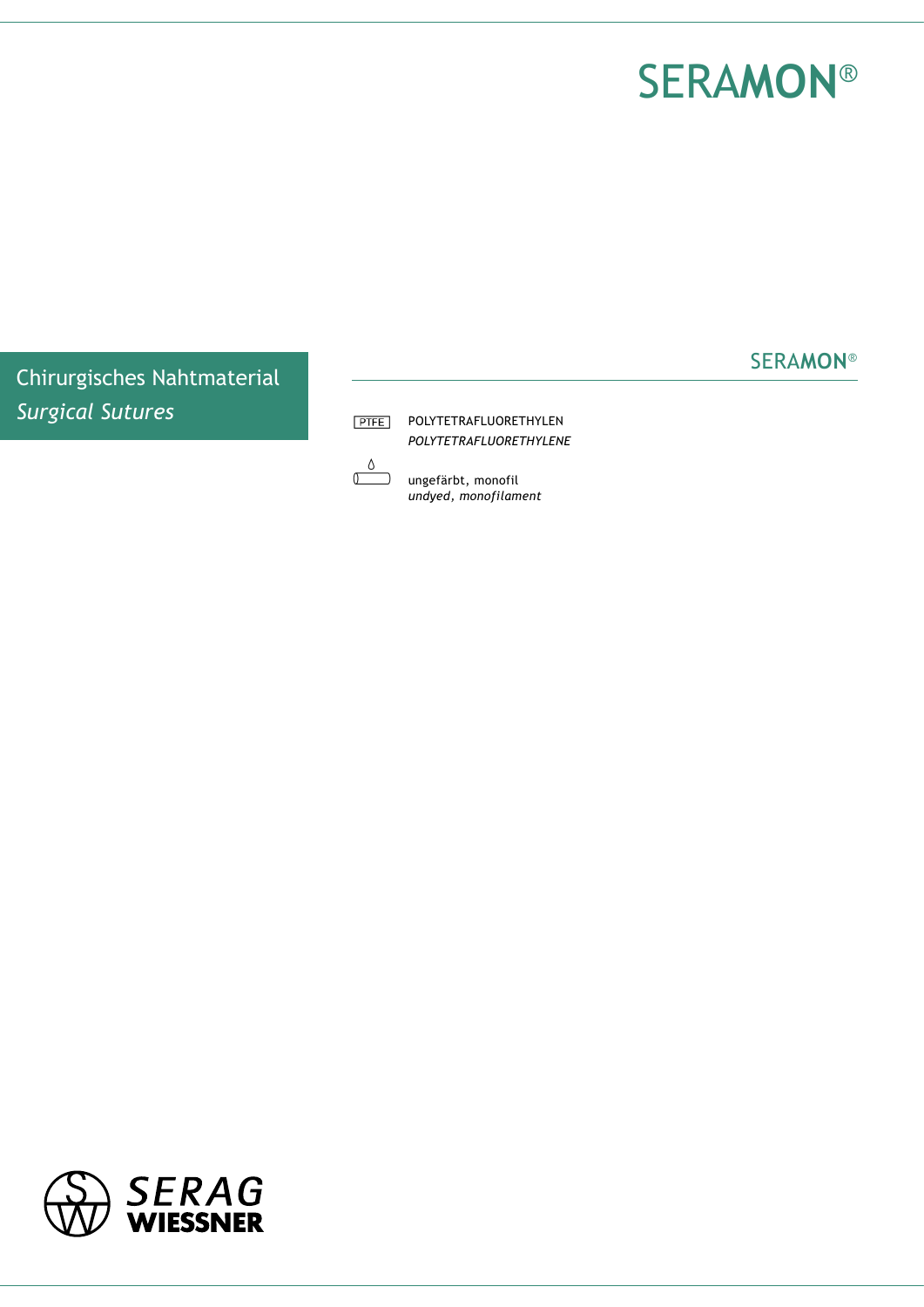| Nadelbezeichnung<br><i>Needle</i> |                                                    | Stärke USP<br>Size USP   | Stärke metric<br>Size metric              | Fadenlänge/Meter<br><i>Length of suture/metre</i>                        | Abgabemenge/Stück<br>Units per box | Bestell-Nummer<br>Code number                    |
|-----------------------------------|----------------------------------------------------|--------------------------|-------------------------------------------|--------------------------------------------------------------------------|------------------------------------|--------------------------------------------------|
| DR-9<br>$+DR-9$                   |                                                    | 6/0                      | 0,7                                       | $1 \times 0,90$                                                          | 24                                 | MEP07440A                                        |
| <b>DR-12</b>                      |                                                    | 6/0<br>5/0               | 0,7<br>1                                  | $1 \times 0,75$<br>$1 \times 0,75$                                       | 24<br>24                           | MEO07341A<br>MEO10341A                           |
| <b>DR-12</b><br>$+DR-12$          |                                                    | 6/0<br>5/0<br>5/0        | 0,7<br>1<br>1                             | $1 \times 0,75$<br>$1 \times 0,75$<br>$1 \times 0,90$                    | 24<br>24<br>24                     | MEP07341A<br>MEP10341A<br>MEP10441A              |
| <b>DR-17</b>                      |                                                    | 4/0                      | 1, 5                                      | $1 \times 0,75$                                                          | 24                                 | MEO15342A                                        |
| <b>DR-17</b><br>$+DR-17$          |                                                    | 5/0<br>4/0               | 1<br>1, 5                                 | $1 \times 0,75$<br>$1 \times 0,90$                                       | 24<br>24                           | MEP10342A<br>MEP15442A                           |
| <b>DR-17</b><br>$+DR-17$          | Pledgets 6 x 3 x 0,5 mm<br>pledgets 6 x 3 x 0,5 mm | 4/0                      | 1, 5                                      | $1 \times 0,90$                                                          | 24                                 | MEP15442A84                                      |
| <b>DRM-12</b><br>+DRM-12          | $\bigoplus$                                        | 6/0                      | 0,7                                       | $1 \times 0,90$                                                          | 24                                 | MEP07442P                                        |
| <b>DRM-12</b><br>$+DRM-12$        | $\oplus$<br>Vascuprime®                            | $6/0$<br>5/0             | 0,7<br>1                                  | $1 \times 0,90$<br>$1 \times 0,90$                                       | 24<br>24                           | MEP0744V4<br>MEP1044V4                           |
| <b>DS-10</b>                      | $\blacktriangledown$                               | 7/0                      | 0,5                                       | $1 \times 0,50$                                                          | 24                                 | MEO051711                                        |
| <b>DS-12</b>                      | $\blacktriangledown$                               | $6/0$<br>5/0             | 0,7<br>$\mathbf{1}$                       | $1 \times 0,50$<br>$1 \times 0,50$                                       | 24<br>24                           | MEO071712<br>MEO101712                           |
| <b>DS-15</b>                      |                                                    | 5/0<br>4/0               | $\mathbf{1}$<br>1, 5                      | $1 \times 0,50$<br>$1 \times 0,50$                                       | 24<br>24                           | MEO101713<br>MEO151713                           |
| <b>DS-18</b>                      |                                                    | 5/0<br>4/0<br>3/0<br>2/0 | $\mathbf{1}$<br>1, 5<br>$\mathbf{2}$<br>3 | $1 \times 0,75$<br>$1 \times 0,50$<br>$1 \times 0,50$<br>$1 \times 0,50$ | 24<br>24<br>24<br>24               | MEO103414<br>MEO151714<br>MEO201714<br>MEO301714 |
| <b>DS-25</b>                      |                                                    | 5/0<br>4/0<br>3/0        | $\mathbf{1}$<br>1, 5<br>$\overline{2}$    | $1 \times 0,75$<br>$1 \times 0,75$<br>$1 \times 0,75$                    | 24<br>24<br>$24\,$                 | MEO103415<br>MEO153415<br>MEO203415              |

NADEL-FADEN-KOMBINATIONEN SERAMON<sup>®</sup> SERA**mon**® *needle suture combinations* nadel-faden-kombinationen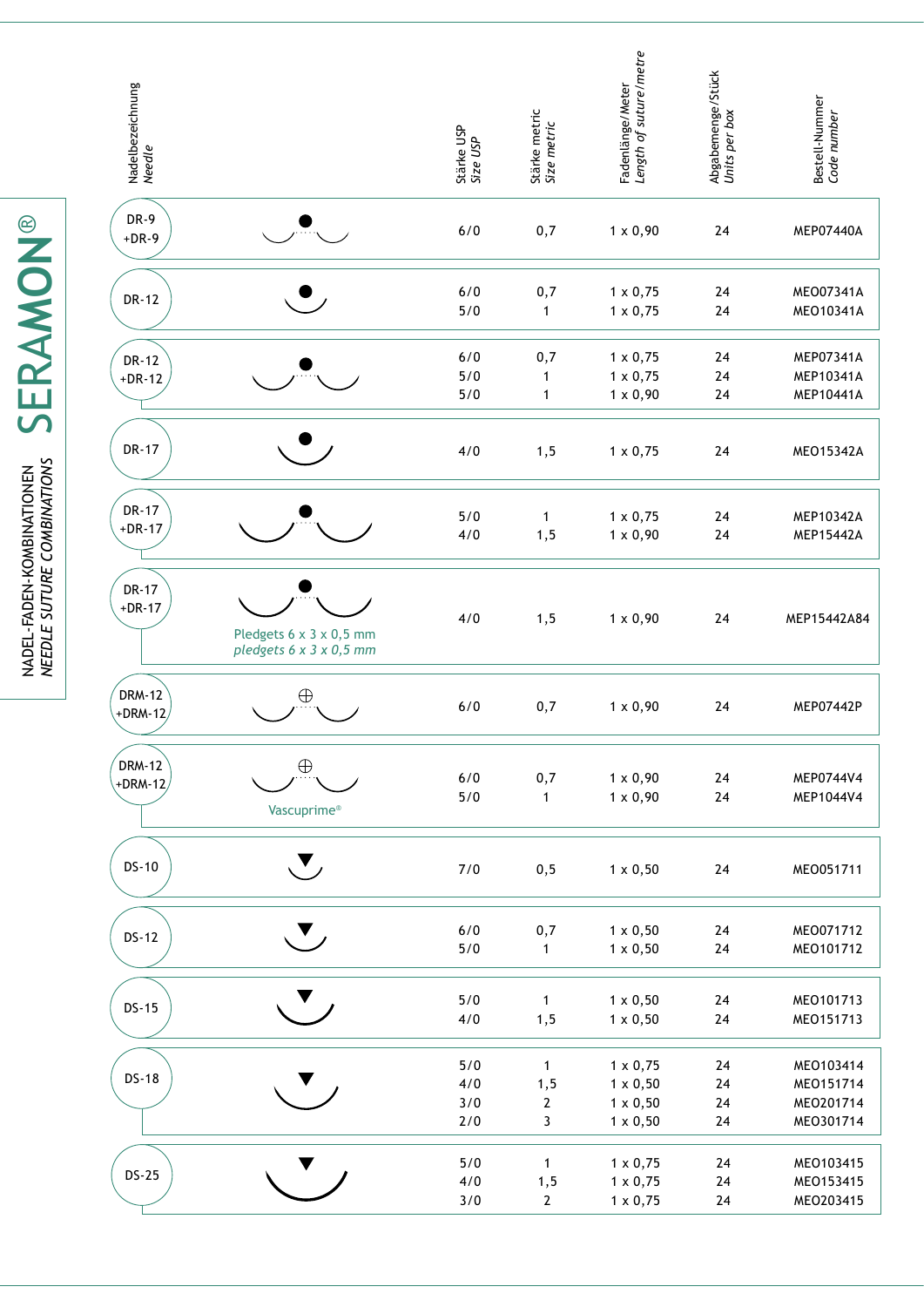| Nadelbezeichnung<br>Needle |                                                | Stärke USP<br>Size USP          | Stärke metric<br>Size metric                     | Length of suture/metre<br>Fadenlänge/Meter                                                  | Abgabemenge/Stück<br>Units per box | Bestell-Nummer<br>Code number                                 |
|----------------------------|------------------------------------------------|---------------------------------|--------------------------------------------------|---------------------------------------------------------------------------------------------|------------------------------------|---------------------------------------------------------------|
| <b>DSS-13</b>              | $\nabla$                                       | 6/0<br>5/0<br>4/0               | 0,7<br>$\mathbf{1}$<br>1, 5                      | $1 \times 0,50$<br>$1 \times 0,50$<br>$1 \times 0,50$                                       | 24<br>24<br>24                     | MEO07171L<br>MEO10171L<br>MEO15171L                           |
| <b>DSS-15</b>              | $\bigtriangledown$                             | 4/0<br>3/0                      | 1, 5<br>$\overline{2}$                           | $1 \times 0,50$<br>$1 \times 0,50$                                                          | 24<br>24                           | MEO15171T<br>MEO20171T                                        |
| <b>DSS-18</b>              | $\triangledown$                                | 4/0<br>3/0                      | 1, 5<br>$\overline{2}$                           | $1 \times 0,50$<br>$1 \times 0,50$                                                          | 24<br>24                           | <b>MEO15171M</b><br>MEO20171M                                 |
| <b>DSS-24</b>              | $\overline{\nabla}$                            | 2/0                             | 3                                                | $1 \times 0,50$                                                                             | 24                                 | MEO30171N                                                     |
| <b>HR-12</b>               |                                                | 6/0<br>5/0                      | 0,7<br>$\mathbf{1}$                              | $1 \times 0,75$<br>$1 \times 0,75$                                                          | 24<br>24                           | MEO07340C<br>MEO10340C                                        |
| <b>HR-12</b><br>$+HR-12$   |                                                | 6/0<br>5/0                      | 0,7<br>$\mathbf{1}$                              | $1 \times 0,75$<br>$1 \times 0,75$                                                          | 24<br>24                           | MEP07340C<br>MEP10340C                                        |
| <b>HR-17</b>               |                                                | 5/0<br>4/0<br>4/0<br>3/0<br>2/0 | $\mathbf{1}$<br>1, 5<br>1, 5<br>$\mathbf 2$<br>3 | $1 \times 0,75$<br>$1 \times 0,50$<br>$1 \times 0,75$<br>$1 \times 0,90$<br>$1 \times 0,90$ | 24<br>24<br>24<br>24<br>24         | MEO10341C<br>MEO151776<br>MEO15341C<br>MEO20441C<br>MEO30441C |
| <b>HR-17</b><br>$+HR-17$   |                                                | 5/0<br>5/0<br>4/0<br>4/0        | $\mathbf{1}$<br>$\mathbf{1}$<br>1, 5<br>1,5      | $1 \times 0,75$<br>$1 \times 0,90$<br>$1 \times 0,75$<br>$1 \times 0,90$                    | 24<br>24<br>24<br>24               | MEP10341C<br>MEP10441C<br>MEP15341C<br>MEP15441C              |
| <b>HR-17</b><br>$+HR-17$   | Pledgets 6 x 3 x 2 mm<br>pledgets 6 x 3 x 2 mm | 3/0                             | $\mathbf{2}$                                     | $1 \times 0,75$                                                                             | 24                                 | MEP20341C20                                                   |
| <b>HR-22</b>               |                                                | 4/0<br>3/0                      | 1, 5<br>$\overline{2}$                           | $1 \times 0,75$<br>$1 \times 0,75$                                                          | 24<br>24                           | MEO15342C<br>MEO20342C                                        |
| <b>HR-22</b><br>$+HR-22$   |                                                | 5/0<br>3/0                      | $\mathbf{1}$<br>$\boldsymbol{2}$                 | $1 \times 0,90$<br>$1 \times 0,75$                                                          | 24<br>24                           | MEP10442C<br>MEP20342C                                        |
| <b>HR-26</b>               |                                                | 3/0<br>2/0                      | $\mathbf{2}$<br>$\mathbf{3}$                     | $1 \times 0,75$<br>$1 \times 0,75$                                                          | 24<br>24                           | MEO20343C<br>MEO30343C                                        |

NADEL-FADEN-KOMBINATIONEN SERAMON<sup>®</sup> SERA**mon**® nadel-faden-kombinationen *needle suture combinations*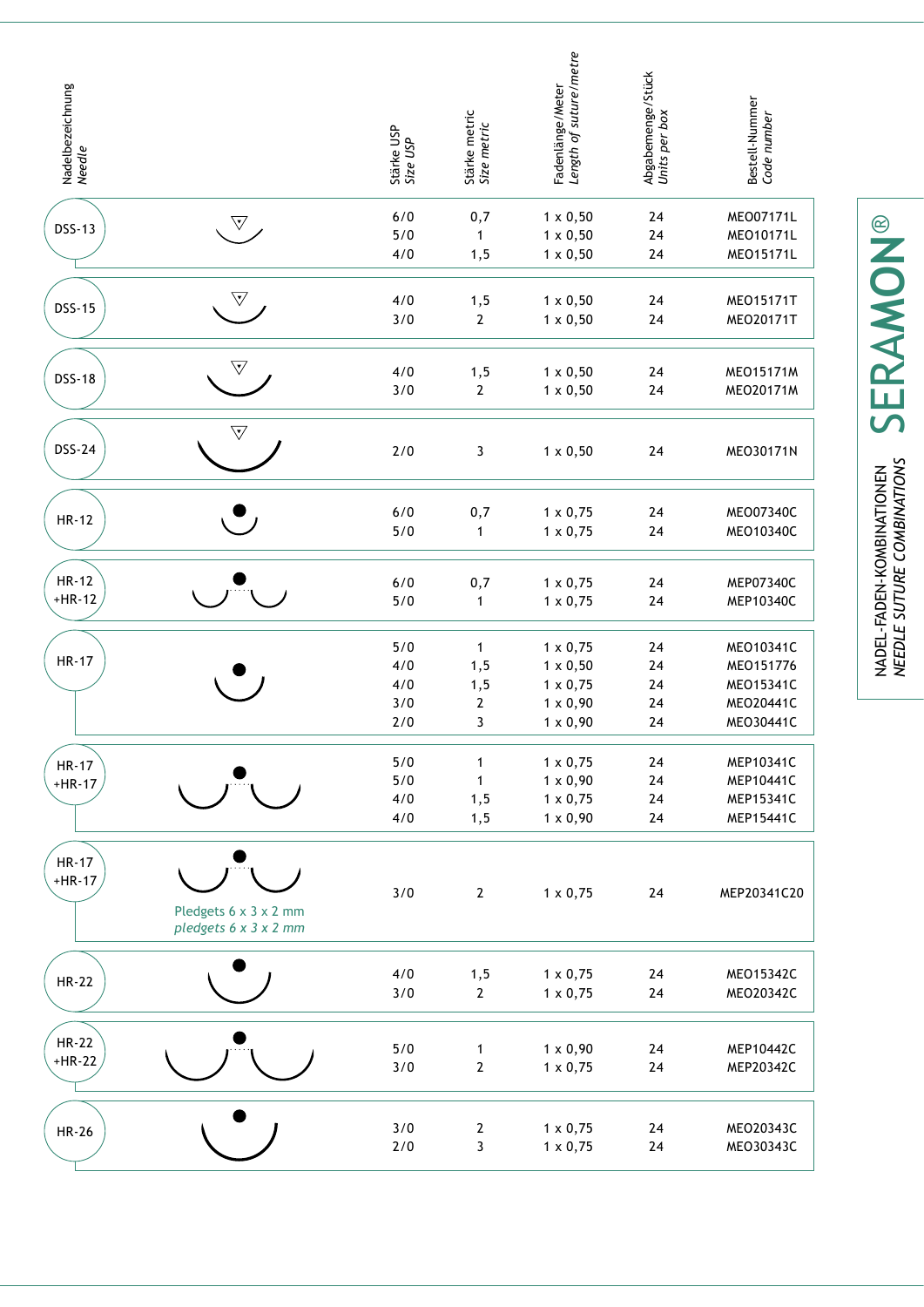| Nadelbezeichnung<br><i>Needle</i> |   | Stärke USP<br>Size USP | Stärke metric<br>Size metric | Fadenlänge/Meter<br><i>Length of suture/metre</i> | Abgabemenge/Stück<br>Units per box | Bestell-Nummer<br>Code number |
|-----------------------------------|---|------------------------|------------------------------|---------------------------------------------------|------------------------------------|-------------------------------|
| <b>HR-26</b>                      |   | 3/0                    | $\overline{2}$               | $1 \times 0,75$                                   | 24                                 | MEP20343C                     |
| $+HR-26$                          |   | 3/0<br>3/0             | $\overline{2}$<br>2          | $1 \times 0,90$<br>$1 \times 1,20$                | 24<br>24                           | MEP20443C<br>MEP20483C        |
|                                   |   | 2/0                    | 3                            | $1 \times 0,90$                                   | 24                                 | MEP30443C                     |
|                                   |   |                        |                              |                                                   |                                    |                               |
| <b>HRT-17</b>                     | Œ | 4/0                    | 1, 5                         | $1 \times 0,50$                                   | 24                                 | MEO151756                     |
| $HS-15$                           |   | 4/0                    | 1,5                          | $1 \times 0,50$                                   | 24                                 | MEO151761                     |

Weitere Artikel und Kombinationen auf Anfrage! *Further combinations on request!*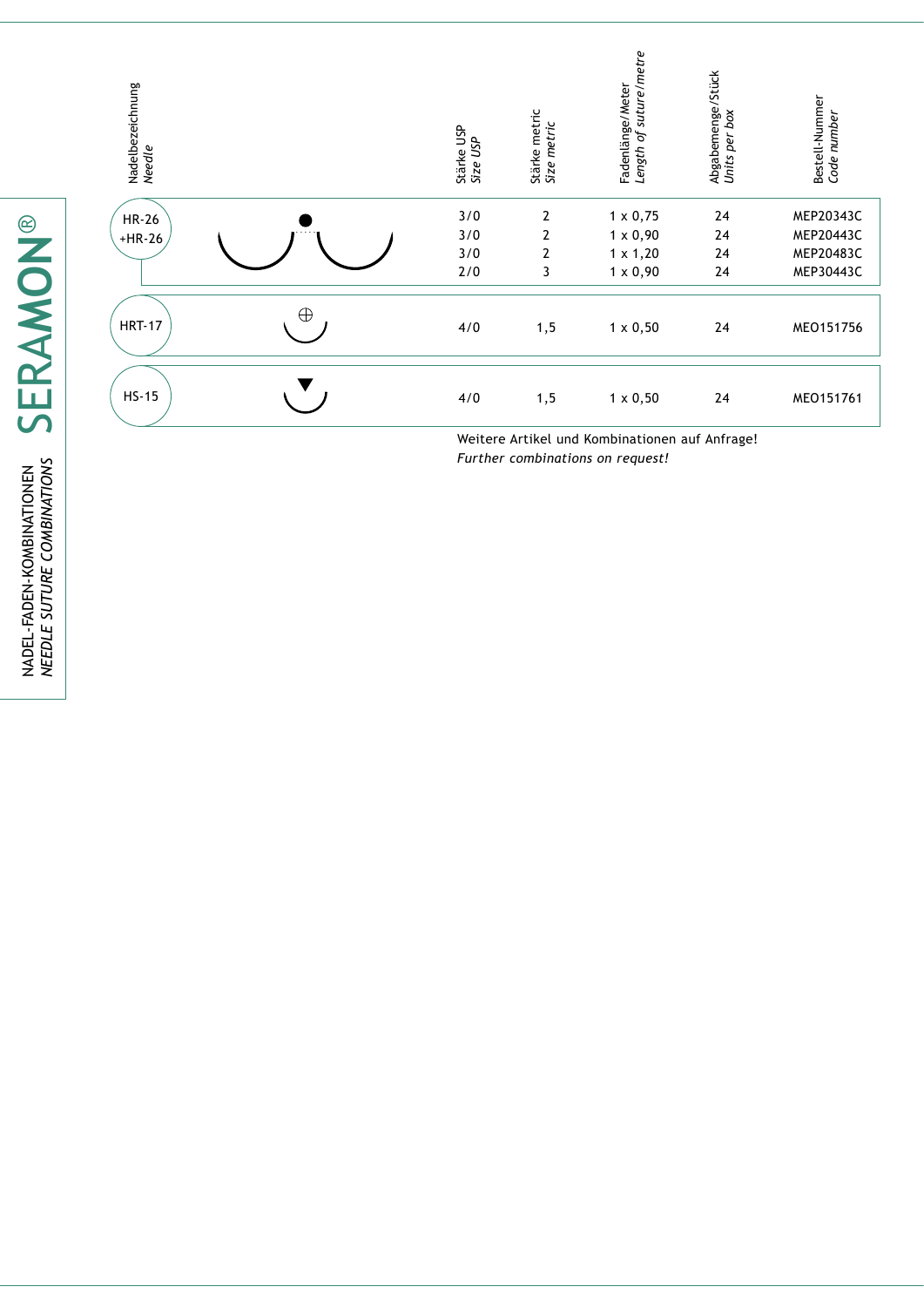Maße der Pledgets/mm<br>Size of Pledgets/mm Maße der Pledgets/mm *Size of Pledgets/mm* Stärke metric<br>Size metric Stärke metric *Size USP* Stärke USP SER A**MON** ® CHORDAE LOOP

Fadenlänge/Meter<br>Length of suture/metre *Length of suture/metre* Abgabemenge/Stück<br>Units per box Abgabemenge/Stück Fadenlänge/Meter Loopgröße/mm<br>Loop size/mm Loopgröße/mm Loop size/mm *Units per box Size metric* 6 x 3 x 1 3/0  $2 \times 0,45$   $4 \times 10$ 6 x 3 x 1 3/0 6 x 3 x 1 3/0 2 2 x 0,45 4 x 12 6 x 3 x 1 3/0

Bestell-Nummer *Code number*

Bestell-Nummer<br>Code number

| UTURE COMBINATIONS |  |
|--------------------|--|
|                    |  |
|                    |  |
|                    |  |
|                    |  |
|                    |  |

Nadelbezeichnung *Needle*

| DR-15    | $6 \times 3 \times 1$ | 3/0 | $\overline{2}$ | $2 \times 0,45$ | $4 \times 10$ | 6 | MECL10B  |
|----------|-----------------------|-----|----------------|-----------------|---------------|---|----------|
| $+DR-15$ | $6 \times 3 \times 1$ | 3/0 | $\overline{2}$ | $2 \times 0,45$ | 4 x 12        | 3 | MECL12BA |
|          | $6 \times 3 \times 1$ | 3/0 | $\overline{2}$ | $2 \times 0,45$ | $4 \times 12$ | 6 | MECL12B  |
|          | $6 \times 3 \times 1$ | 3/0 | $\overline{2}$ | $2 \times 0,45$ | $4 \times 14$ | 3 | MECL14BA |
|          | $6 \times 3 \times 1$ | 3/0 | $\overline{2}$ | $2 \times 0,45$ | $4 \times 14$ | 6 | MECL14B  |
|          | $6 \times 3 \times 1$ | 3/0 | $\overline{2}$ | $2 \times 0,45$ | $4 \times 16$ | 3 | MECL16BA |
|          | $6 \times 3 \times 1$ | 3/0 | $\overline{2}$ | $2 \times 0,45$ | $4 \times 16$ | 6 | MECL16B  |
|          | $6 \times 3 \times 1$ | 3/0 | $\overline{2}$ | $2 \times 0,45$ | $4 \times 18$ | 3 | MECL18BA |
|          | $6 \times 3 \times 1$ | 3/0 | $\overline{2}$ | $2 \times 0,45$ | $4 \times 18$ | 6 | MECL18B  |
|          | $6 \times 3 \times 1$ | 3/0 | $\overline{2}$ | $2 \times 0,45$ | $4 \times 20$ | 3 | MECL20BA |
|          | $6 \times 3 \times 1$ | 3/0 | $\overline{2}$ | $2 \times 0,45$ | $4 \times 20$ | 6 | MECL20B  |
|          | $6 \times 3 \times 1$ | 3/0 | $\overline{2}$ | $2 \times 0,45$ | $4 \times 22$ | 3 | MECL22BA |
|          | $6 \times 3 \times 1$ | 3/0 | $\overline{2}$ | $2 \times 0,45$ | $4 \times 22$ | 6 | MECL22B  |
|          | $6 \times 3 \times 1$ | 3/0 | $\overline{2}$ | $2 \times 0,45$ | $4 \times 24$ | 3 | MECL24BA |
|          | $6 \times 3 \times 1$ | 3/0 | $\overline{2}$ | $2 \times 0,45$ | $4 \times 24$ | 6 | MECL24B  |
|          | $6 \times 3 \times 1$ | 3/0 | $\overline{2}$ | $2 \times 0,45$ | $4 \times 26$ | 3 | MECL26BA |
|          | $6 \times 3 \times 1$ | 3/0 | $\overline{2}$ | $2 \times 0,45$ | $4 \times 26$ | 6 | MECL26B  |
|          | $6 \times 3 \times 1$ | 3/0 | $\overline{2}$ | $2 \times 0,45$ | $4 \times 28$ | 3 | MECL28BA |
|          | $6 \times 3 \times 1$ | 3/0 | $\overline{2}$ | $2 \times 0,45$ | $4 \times 28$ | 6 | MECL28B  |
|          | $6 \times 3 \times 1$ | 3/0 | 2              | $2 \times 0,45$ | $4 \times 30$ | 6 | MECL30B  |

CEDAMON® SERA**mon**® NADEL-FADEN-KOMBINATIONEN<br>NEEDLE SUTURE COMBINATIONS nadel-faden-kombinationen *needle suture combinations*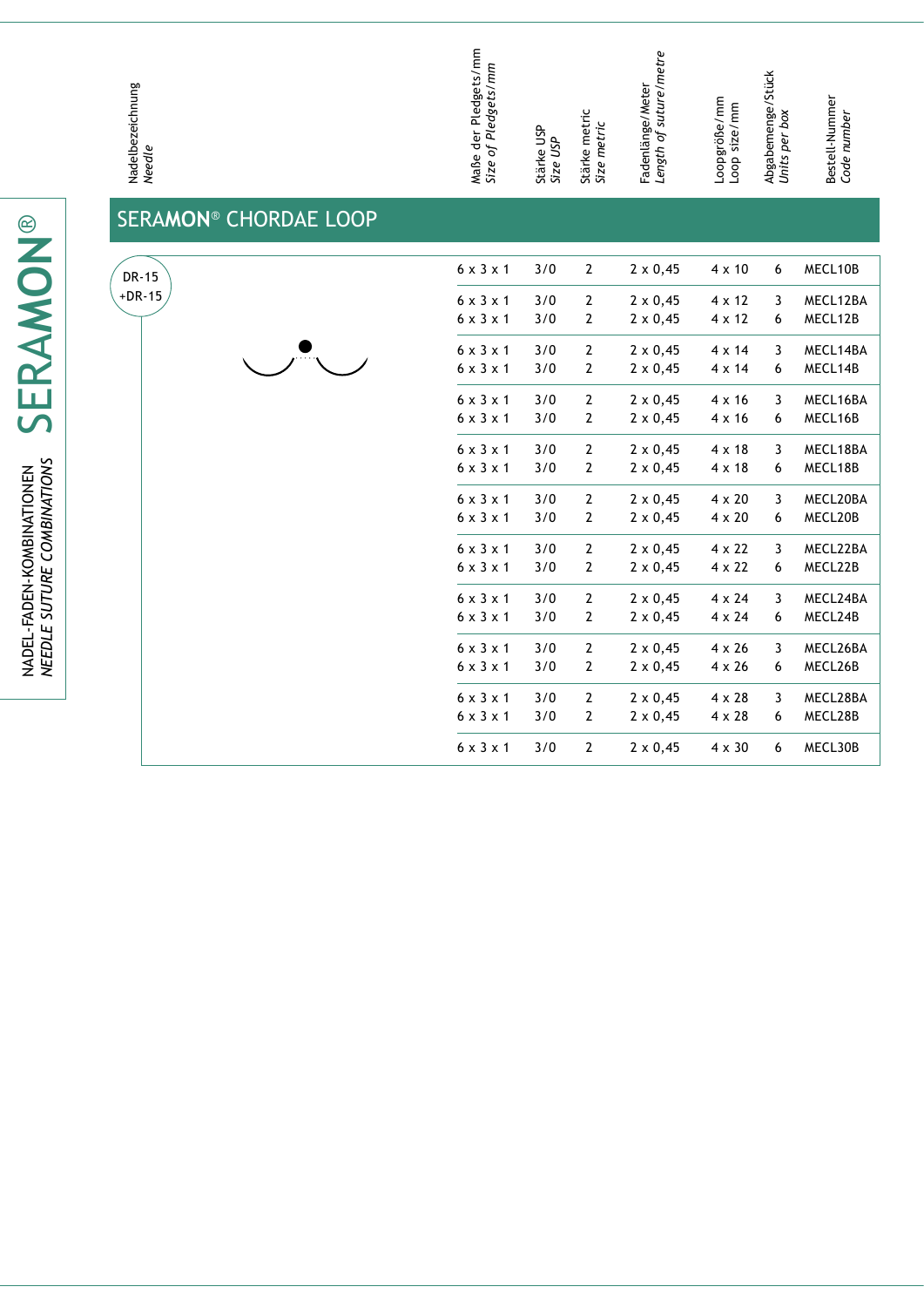| Nadelbezeichnung<br>Needle   | Maße der Pledgets/mm<br>Size of Pl <i>edgets/mm</i> | Stärke USP<br>Size USP | Stärke metric<br>Size metric | Fadenlänge/Meter<br><i>Length of suture/metre</i> | Loopgröße/mm<br>Loop size/mm | Abgabemenge/Stück<br>Units per box | Bestell-Nummer<br>Code number |
|------------------------------|-----------------------------------------------------|------------------------|------------------------------|---------------------------------------------------|------------------------------|------------------------------------|-------------------------------|
| <b>SERAMON® CHORDAE LOOP</b> |                                                     |                        |                              |                                                   |                              |                                    |                               |
| <b>HR-17</b>                 | $6 \times 3 \times 2$                               | 3/0                    | $\mathbf{2}$                 | $2 \times 0,45$                                   | $4 \times 10$                | 3                                  | MECL10AA                      |
| $+HR-17$                     | $6 \times 3 \times 2$                               | 3/0                    | $\overline{2}$               | $2 \times 0,45$                                   | $4 \times 10$                | 6                                  | MECL10A                       |
|                              | $6 \times 3 \times 2$                               | 3/0                    | $\overline{2}$               | $2 \times 0,45$                                   | $4 \times 12$                | 3                                  | MECL12AA                      |
|                              | $6 \times 3 \times 2$                               | 3/0                    | $\mathbf{2}$                 | $2 \times 0,45$                                   | $4 \times 12$                | 6                                  | MECL12A                       |
|                              | $6 \times 3 \times 2$                               | 3/0                    | $\overline{2}$               | $2 \times 0,55$                                   | $4 \times 12$                | 6                                  | MECL12E                       |
|                              | $6 \times 3 \times 2$                               | 3/0                    | $\overline{2}$               | $2 \times 0,45$                                   | $4 \times 14$                | 3                                  | MECL14AA                      |
|                              | $6 \times 3 \times 2$                               | 3/0                    | $\mathbf{2}$                 | $2 \times 0,45$                                   | $4 \times 14$                | 6                                  | MECL14A                       |
|                              | $6 \times 3 \times 2$                               | 3/0                    | $\mathbf{2}$                 | $2 \times 0,55$                                   | $4 \times 14$                | 6                                  | MECL14E                       |
|                              | $6 \times 3 \times 2$                               | 3/0                    | $\mathbf{2}$                 | $2 \times 0,45$                                   | $4 \times 16$                | 3                                  | MECL16AA                      |
|                              | $6 \times 3 \times 2$                               | 3/0                    | $\mathbf{2}$                 | $2 \times 0,45$                                   | $4 \times 16$                | 6                                  | MECL16A                       |
|                              | $6 \times 3 \times 2$                               | 3/0                    | $\overline{2}$               | $2 \times 0,55$                                   | $4 \times 16$                | 6                                  | MECL16E                       |
|                              | $6 \times 3 \times 2$                               | 3/0                    | $\mathbf 2$                  | $2 \times 0,45$                                   | $4 \times 18$                | 3                                  | MECL18AA                      |
|                              | $6 \times 3 \times 2$                               | 3/0                    | $\mathbf 2$                  | $2 \times 0,45$                                   | $4 \times 18$                | 6                                  | MECL18A                       |
|                              | $6 \times 3 \times 2$                               | 3/0                    | $\overline{2}$               | $2 \times 0,55$                                   | $4 \times 18$                | 6                                  | MECL18E                       |
|                              | $6 \times 3 \times 2$                               | 3/0                    | $\mathbf{2}$                 | $2 \times 0,45$                                   | $4 \times 20$                | 3                                  | MECL20AA                      |
|                              | $6 \times 3 \times 2$                               | 3/0                    | $\mathbf{2}$                 | $2 \times 0,45$                                   | $4 \times 20$                | 6                                  | MECL20A                       |
|                              | $6 \times 3 \times 2$                               | 3/0                    | $\mathbf{2}$                 | $2 \times 0,55$                                   | $4 \times 20$                | 6                                  | MECL20E                       |
|                              | $6 \times 3 \times 2$                               | 3/0                    | $\mathbf{2}$                 | $2 \times 0,45$                                   | $4 \times 22$                | 3                                  | MECL22AA                      |
|                              | $6 \times 3 \times 2$                               | 3/0                    | $\mathbf{2}$                 | $2 \times 0,45$                                   | $4 \times 22$                | 6                                  | MECL22A                       |
|                              | $6 \times 3 \times 2$                               | 3/0                    | $\mathbf 2$                  | $2 \times 0,55$                                   | $4 \times 22$                | 6                                  | MECL22E                       |
|                              | $6 \times 3 \times 2$                               | 3/0                    | $\mathbf{2}$                 | $2 \times 0,45$                                   | $4 \times 24$                | 3                                  | MECL24AA                      |
|                              | $6 \times 3 \times 2$                               | 3/0                    | $\mathbf{2}$                 | $2 \times 0,45$                                   | $4 \times 24$                | 6                                  | MECL24A                       |
|                              | $6 \times 3 \times 2$                               | 3/0                    | $\overline{2}$               | $2 \times 0,55$                                   | $4 \times 24$                | 6                                  | MECL24E                       |
|                              | $6 \times 3 \times 2$                               | 3/0                    | 2                            | $2 \times 0,45$                                   | $4 \times 26$                | 3                                  | MECL26AA                      |

 $6 \times 3 \times 2$  3/0

 $6 \times 3 \times 2$  3/0

 $6 \times 3 \times 2$  3/0

 $6 \times 3 \times 2$  3/0

 $6 \times 3 \times 2$  3/0

Weitere Artikel und Kombinationen auf Anfrage! *Further combinations on request!*

2 2 x 0,45 4 x 26

2 2 x 0,45 4 x 28

2 2 x 0,45 4 x 28

2  $2 \times 0,45$   $4 \times 30$ 

2 2 x 0,55 4 x 26 6 MECL26E

6 MECL26 A

3 MECL28AA

6 MECL28 A

6 MECL30 A